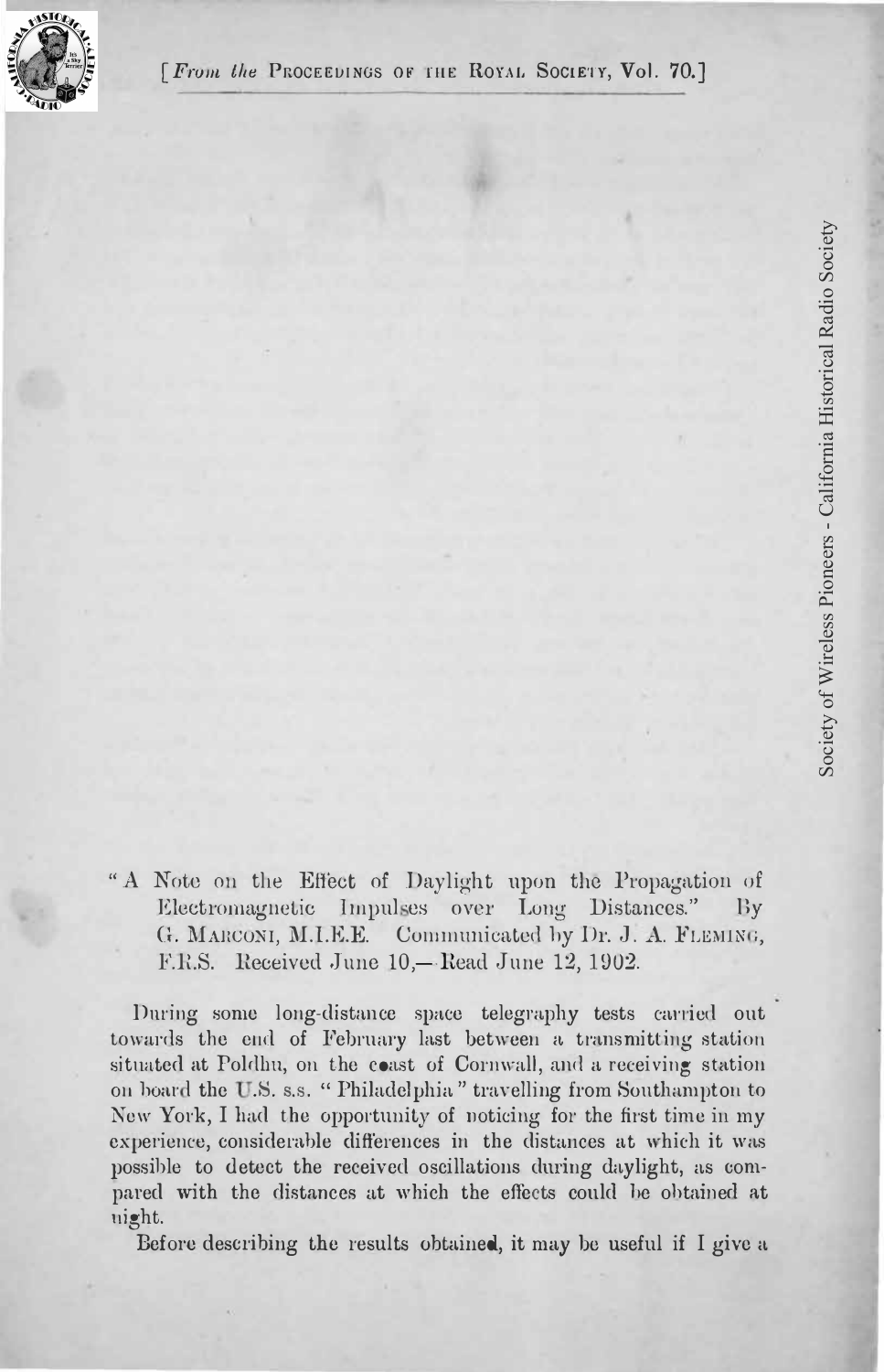brief description of the nature of the apparatus used at the transmitting and receiving stations.

The transmitter at Poldhu was similar in principle to that used by me in previous work,\* but the elevated conductor at the transmitting station was much larger, and the potential to which it was charged at the peak of each electrical oscillation very much in excess of any that had been previously employed. The transmitting elevated conductor consisted of fifty almost vertical naked copper wires, suspended at the top by a horizontal wire stretched between two poles each 48 metres high and placed 60 metres apart.

These wires were separated from each other by a space of about 1 metre at the top, and, after converging together, were all connected to the transmitting instruments at the bottom. The potential to which these conductors were charged during transmission was sufficient to cause sparking between the top of the said wires and an earthed conductor across a space of 30 cm. t

The general engineering arrangements of the electric-power station erected at Poldhu for creating the electric waves of the frequency which I desired to use, were made by  $Dr. J. A.$  Fleming, F.R.S., who also devised many of the details of the appliances for producing and controlling the electric oscillations. These, together with devices introduced by me and my special system of syntonisation of inductive circuits, have prcvided an electric-wave generating plant more powerful than any hitherto constructed.

At the receiving station on the ship, one of my receivers, as described iu the Society of Arts paper above referred to, was employed, and the signals were recorded on the tape of a Morse recording instmment.

A receiving transformer accurately tuned to the period of the electrical oscillations radiated from the transmitting station at Poldhu was connected to the coherer in the usual manner.

The receiving elevated conductor was constituted of four almost vertical wires sustained in position by the ship's mast, the summit of which wires was about 60 metres above the sea-level. At their lower end they were all connected to the receiving instrument.

My assistants at Poldhu had received instructions to send a succession of Ss and a short message at a certain pre-arranged speed, every ten minutes, alternating with five minutes of rest, during the following hours :-From 12 to 1 A.M., from 6 to 7 A.M., from 12 to 1 P.M., and from 6 to 7 P.M., Greenwich mean time, every day from the 23rd

<sup>\*</sup> See 'Journal of the Society of Arts,' vol. 29, pp. 506-517.

<sup>+</sup> *Note, added* July 5, 1902. The spark-length here stated to be 30 cm. was, by a misunderstanding on the part of the communicator of the paper, altered to 50 mm., which appeared on the first proof. It was correctly stated as 30 cm. in the original MS.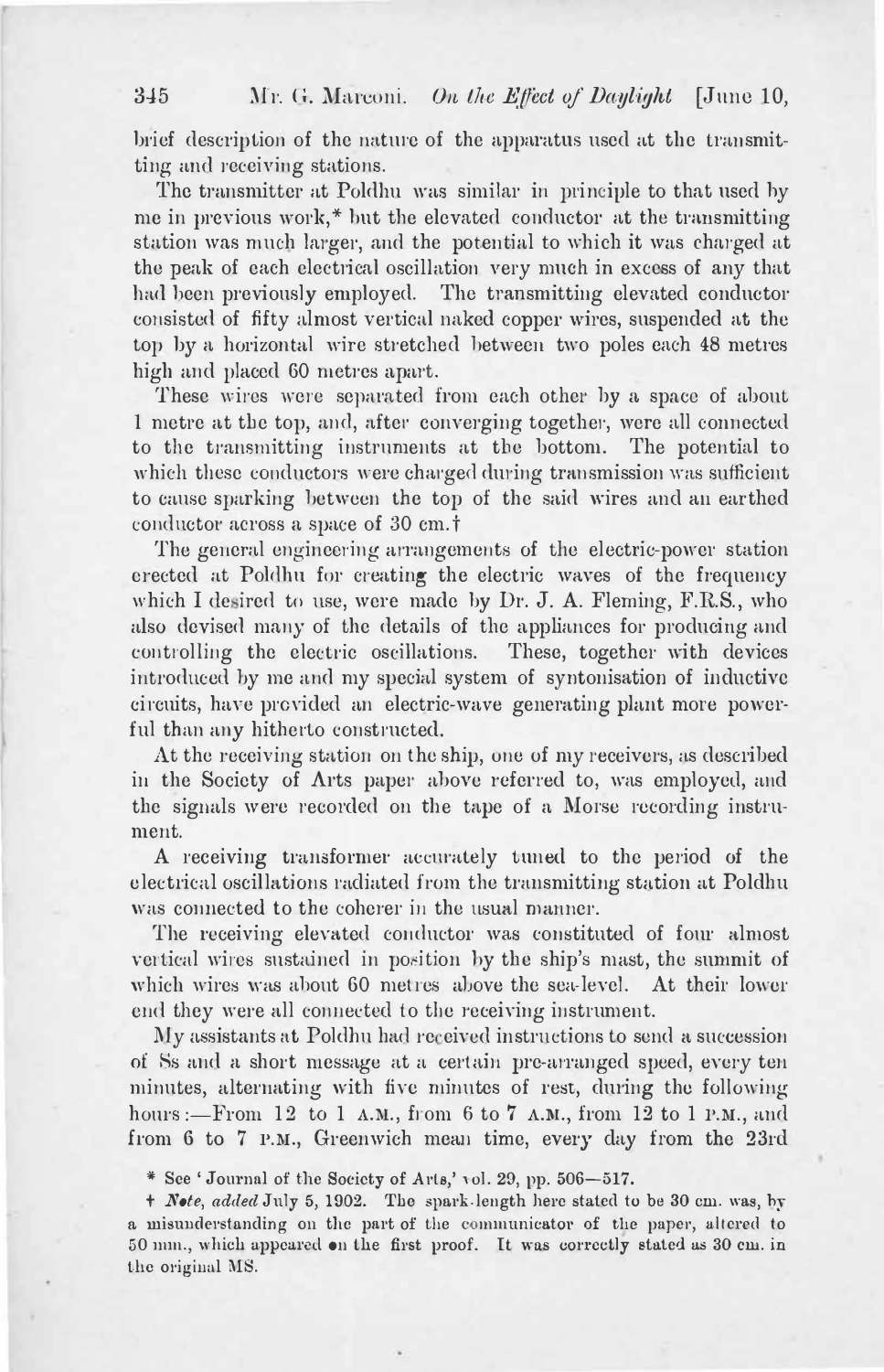## 1902.] *upon the Propagation of Electromagnetic Impulses.* 346

February to 1st March inclusive. On board the "Philadelphia," I did not notice any apparent difference between the signals received in the day and those received at night-time, until after the vessel had reached a distance of 500 statute miles from Poldhu. At distances of over 700 miles, however, the signals transmitted during the day failed entirely, while those sent at night remained quite strong up to 1551 miles, and were even clearly decipherable up to a distance of 2099 miles from Poldhu.

It is interesting to note that at the time of the year at which these experiments took place, daylight at Poldhu was rapidly increasing between the hours of 6 and 7 A.M., and on the "Philadelphia," I noticed that at distances of over 700 miles from the sending station, the signals at  $6$  A.M. were quite clear and distinct, whereas by  $7$  A.M. they had grown weak almost to total disappearance, their strength thus apparently diminishing in proportion as daylight increased at Poldhu. No such weakening of the signals was noticeable between the hours of 12 midnight and 1 A.M.

With a view to further tests in this same connection, I carried out other experiments between the station at Poldhu and a receiving station (in all respects similar to the one on the "Philadelphia") situated at the North Haven, Poole, Dorset. The distance between the North Haven and Poldhu is about 152 statute miles, of which 109 are over sea and 43 over high land. It was found that the signals from Poldhu could be perfectly well received at the North Haven during the night when four vertical wires 12·1 metres high were used in connection with the receiving instruments, whilst, all other conditions being the same, during the day the height of the wires required to be 18.5 metres in order to receive the same signals with equal clearness.

The cause of these observed differences in the effects obtained by night as compared with those noticed by day may be due to the diselectrification of the transmitting elevated conductor, operated by tho influence of daylight. The electrical oscillations in the transmitting elevated conductor may thus be prevented by the discharging influence of light from acquiring so great an amplitude as they attain during darkness.

The diselectrification of negatively charged metallic bodies by light has been noticed by many observers,\* and as each alternate half-oscillation in the transmitting elevated conductor must necessarily charge it negatively, the dissipating effect of light on each altemate oscillation of the electrical wave in the transmitting wire may be sufficient to cause a material decrease in the amplitude of the oscillations.

<sup>\*</sup> See papers by Mesers. Elster and Geitel in Wiedemann's 'Annalen,' pp. 38-40, also p. 497; also remarks of Professor Righi in 'Comptes Rendus,' vol. 107, p. **559.**